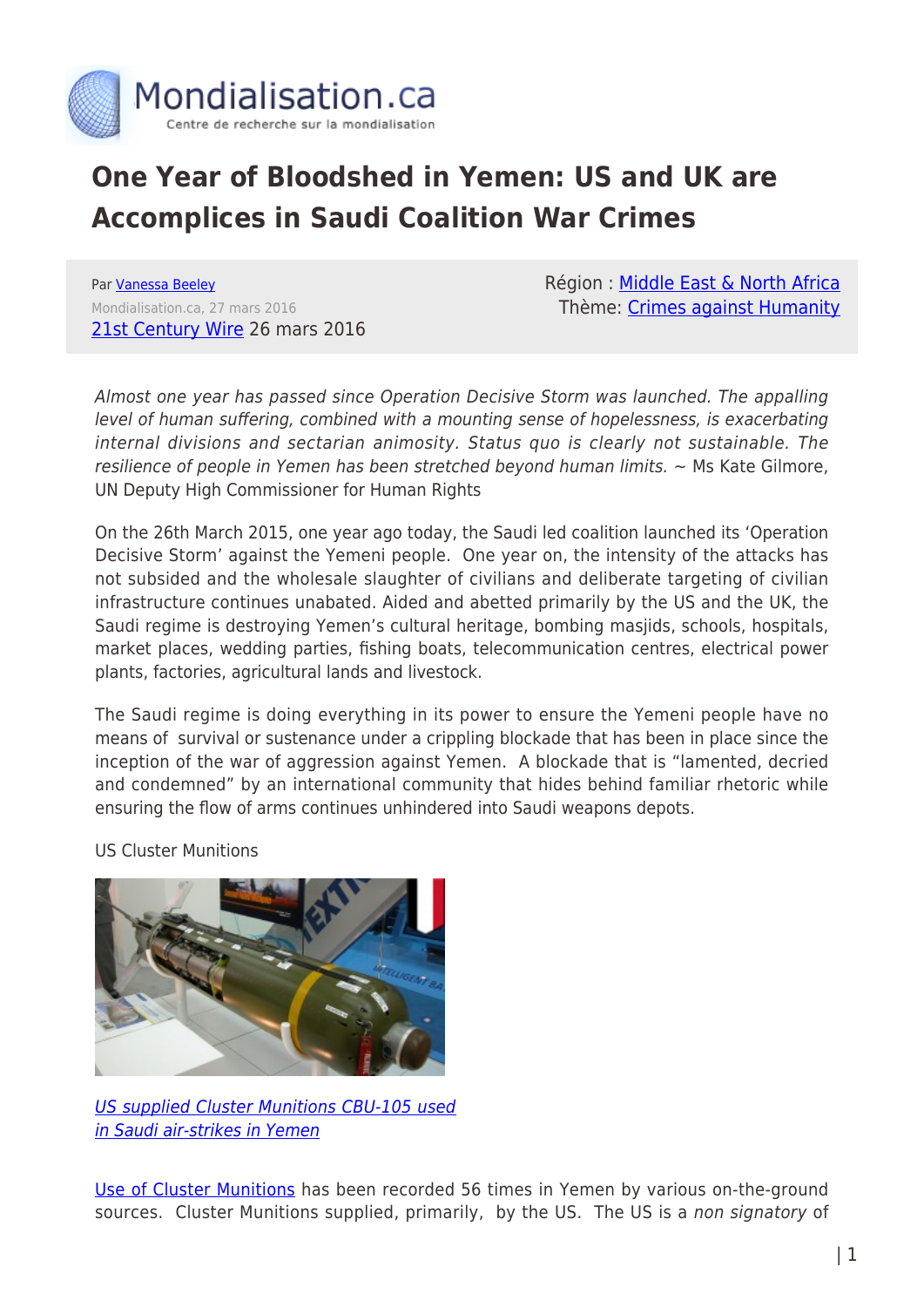the [Cluster Munitions Convention t](https://en.wikipedia.org/wiki/Convention_on_Cluster_Munitions)hat bans their use, stockpiling and transfer. However the US' own export regulations state unequivocally that the munitions must meet a less than one percent failure rate [unexploded ordnance] and must not be used against civilian targets.

Both regulations are being flouted by the Saudi-led coalition who are liberally bombing civilian areas, and leaving behind, a greater than 1% trail of deadly unexploded bomblets, that can sever limbs and tear flesh into shreds when detonated in the hands or under the feet of curious children. These bomblets are recognised as presenting an even greater threat than land-mines for decades after a conflict ends.

Cluster munitions themselves are a hideous invention. [According to US Defence](http://commondreams.org/news/2015/05/03/coalition-dropping-us-made-cluster-bombs-yemen) [Department contracts](http://commondreams.org/news/2015/05/03/coalition-dropping-us-made-cluster-bombs-yemen), Saudi Arabia purchased 1,300 CBU-105 Sensor Fuzed Cluster Munitions from Textron Defence Systems, shipment to be completed by December 2015. According to HRW reports, the UAE had previously received an unknown number of CBU-105 from Textron in June 2010.

The Sensor Fuzed Weapon is a marvel of military technology, says its maker, Textron Defense Systems. An advanced "cluster bomb," it is designed to spray 40 individual projectiles of molten copper, destroying enemy tanks across a 30 acre swath of battlefield.

Imagine the devastation when these munitions are used in densely populated civilian areas, the effects of this rain of molten metal and shrapnel on the human body, projectiles intended to pierce armour plating will decimate and mutilate human beings over a massive area.

The areas worst hit in Yemen are the Ansarullah strongholds of Saada and Hajjah in the north of the country, signalling intent by the Saudi-led coalition to wipe out all opposition to their corrupt and oppressive neocolonialism in Yemen.

Dr R S Karim of [Mona Relief,](http://monarelief.org/) a Yemen grass roots NGO, told me:

Saada is completely finished, they have bombed it into oblivion. The suffering there is indescribable, the worst we have seen in the whole of Yemen. Access for humanitarian aid is impossible, we are told if we cross the red line we are dead

Brigadier General Ahmed Asiri of the Saudi Coalition has declared all of Saada a military target thus violating all international laws that dictate civilian targets must be differentiated from military ones.

The US, in supplying these Cluster Munitions is an accessory to war crimes and in violation of all human rights laws and conventions. The Saudi-led coalition is using them as a weapon of mass murder, a crime being investigated by none other than the Sauds themselves, since their[appointment](http://www.independent.co.uk/news/world/anger-after-saudi-arabia-chosen-to-head-key-un-human-rights-panel-10509716.html) to chair of a key human rights panel within the UNHRC. The beneficiaries, as always, are the weapons manufacturers who congratulate themselves on a ["clean](http://www.commondreams.org/news/2009/09/20/made-mass-bomb-stirs-global-debate) [battlefield operation".](http://www.commondreams.org/news/2009/09/20/made-mass-bomb-stirs-global-debate)

It really is an extremely sophisticated weapon. Knowing that we are in no way,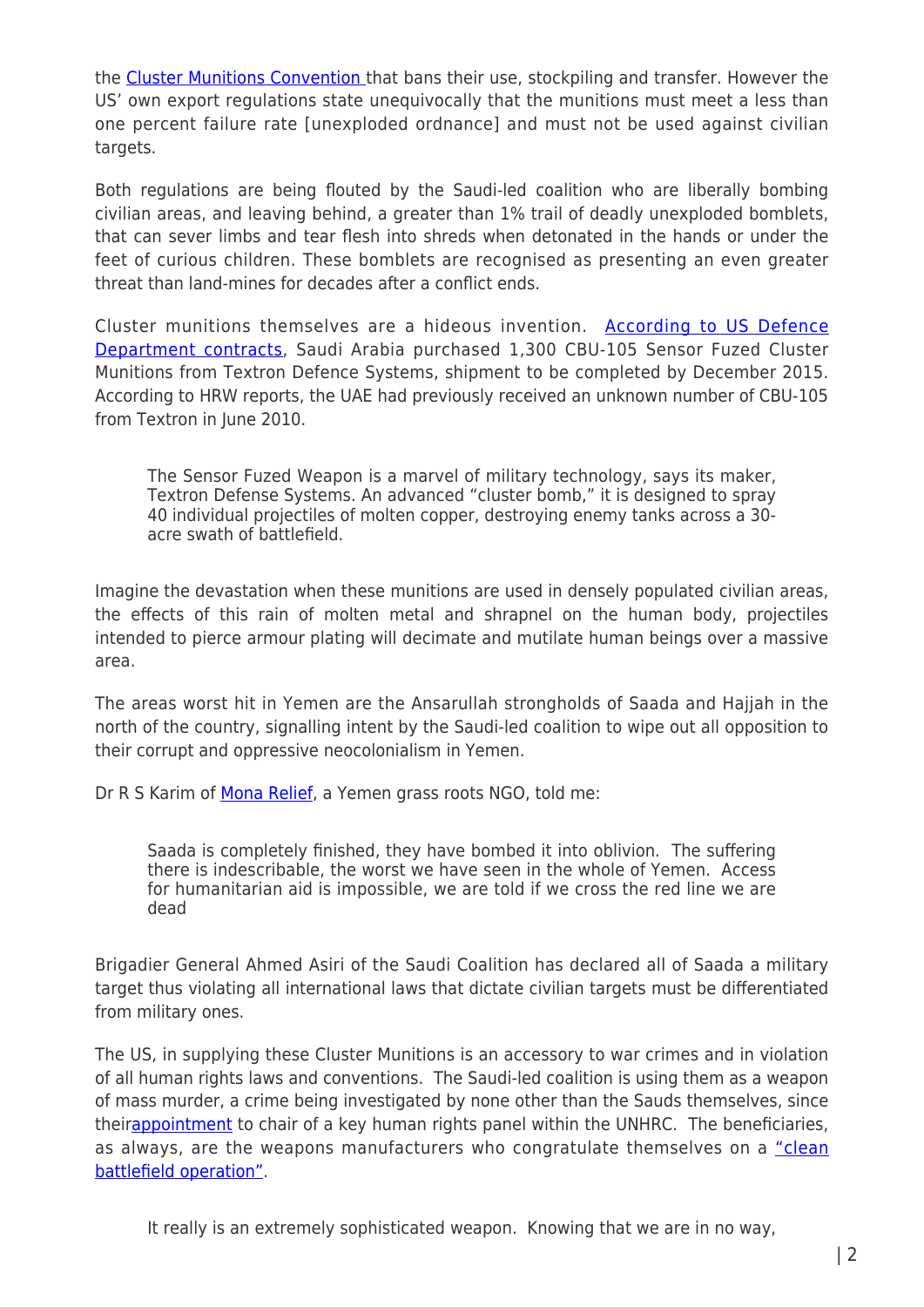shape or form contributing to [civilian suffering] is really a very satisfying place to be  $\sim$  Mark D. Rafferty, vice president of business development for Textron Defense Systems 2009.

Perhaps Mr Rafferty and his White House clients would like to visit Yemen and survey the mangled remains of men, women, children and livestock strewn across the "clean battlefield". Irrefutable evidence of their cynical involvement in an illegal war of aggression that has been allowed to continue for 365 days, maintained and endorsed by US & UK military industrial complex profiteering.

UK Weapons Supply



[Campaign Against Arms Trade](http://www.caat.org/)

According to a report by **[Diane Abbott in The Guardian](http://www.theguardian.com/commentisfree/2016/mar/25/british-arms-sales-saudi-arabia-immoral-illegal-yemen?utm_source=esp&utm_medium=Email&utm_campaign=The+Best+of+CiF+base&utm_term=163785&subid=15349596&CMP=ema_1364)** on 25th March 2016, the Committee on Arms Exports Controls met for the first time in two years on Wednesday 23rd March 2016. This was in response to increasing international condemnation of Britain's role in the war crimes being committed against the Yemeni people by the Saudi-led coalition.

Their message was clear, unanimous and withering: the UK is **breaking its own** [laws](http://www.theguardian.com/world/2016/jan/09/saudi-arms-sales-lawyers-warn-break-international-law-yemen) and fuelling a humanitarian catastrophe by selling arms to Saudi Arabia. British law is also clear: it is illegal to sell arms to a state that is at a "clear risk" of committing international humanitarian crimes. But over the past year alone, Britain has sold around £6bn worth of weapons to Saudi Arabia, whose campaign in Yemen is targeting civilians – [191 such attacks](http://awdnews.com/top-news/un-report-finds-%E2%80%98systematic%E2%80%99-saudi-targeting-of-yemeni-civilians) have collectively been reported by the UN, HRW and Amnesty.

The same report accuses Philip Hammond, UK Foreign Minister, of lying in his statement to the Conservative Middle East Council:

We have been clear with the coalition partners from the outset about the importance of compliance with international humanitarian law and I have said in Parliament, and I will say again here: we have looked at every allegation of breach of international humanitarian law, and we have found no evidence of breach of international humanitarian law, and we urge the coalition to go onto the front foot, to investigate when there are allegations and be open about what they find. Things happen in war, mistakes get made and one should be honest about mistakes when they are made.  $\sim$  Philip Hammond

Diane Abbott points out that David Mepham, UK Director of Human Rights Watch, said he had personally handed Hammond, a comprehensive report complete with GPS co-ordinates, detailing all Saudi air-strikes on Yemeni schools, hospitals and market places.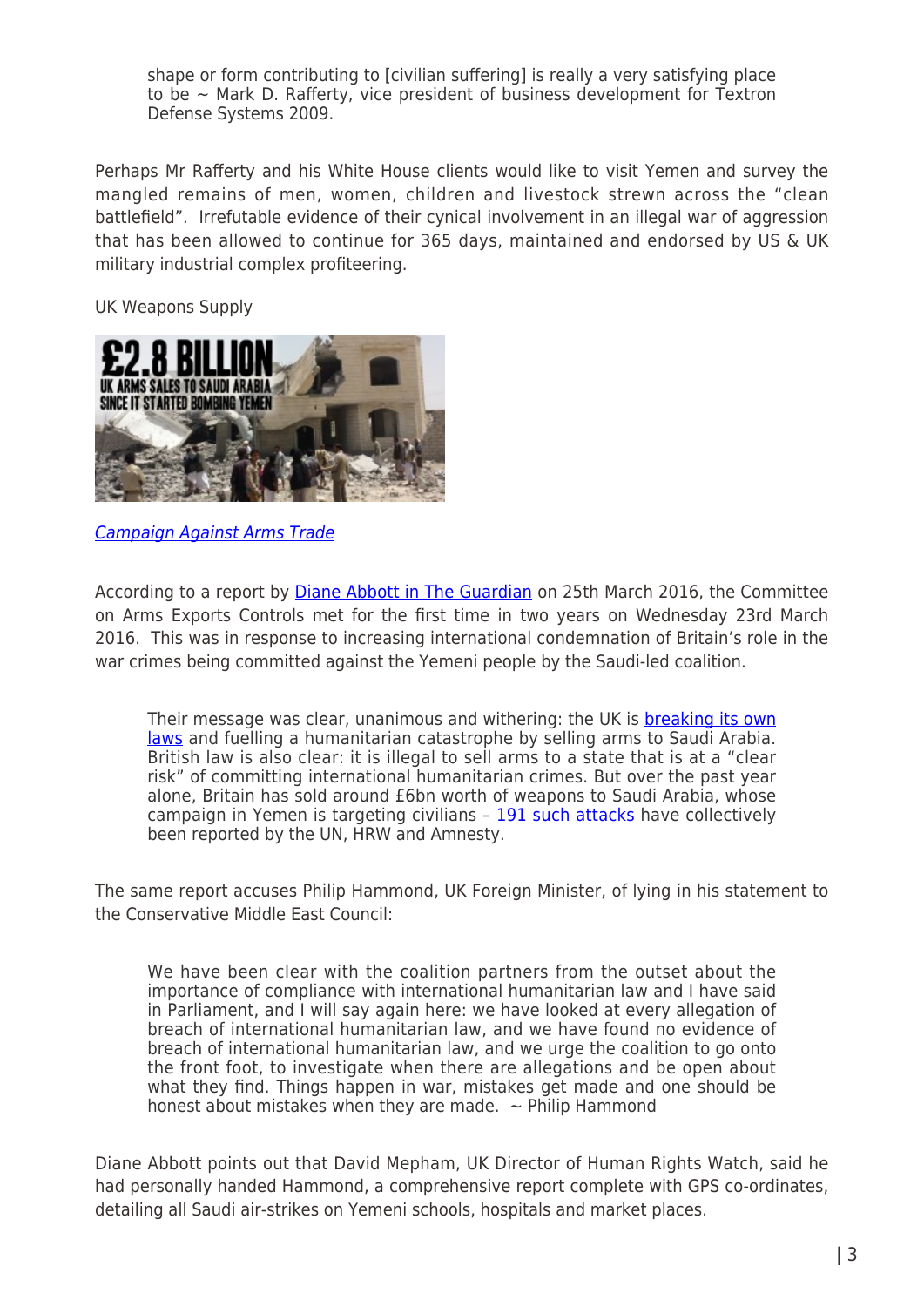[The UK Government] has had that evidence for months, and therefore it is extraordinary the line can come back that they do not have the evidence, when that evidence has been shared with them for a considerable period of time.  $\sim$  David Mepham

Of course the UK Government is lying. The UK represents 36% of Saudi Arabia's overall imports. Prime Minister, David Cameron has been aggressively pushing for trade deals with the totalitarian regime. According to the [Campaign Against the Arms Trade](https://www.caat.org.uk/), UK arms sales to Saudi totalled £2.95 billion for the first nine months of 2015, and about £7bn since Cameron took office, including a contract for 72 Euro-fighter Typhoon jets.

In January 2016, during Prime Ministers Question Time, Cameron reinforced the double speak:

We have the strictest rules for arms exports of almost any country anywhere in the world. And let me remind him [Jeremy Corbyn] that we are not a member of the Saudi-led coalition, we are not directly involved in the Saudi-led coalition's operations, British personnel are not involved in carrying out strikes.

However, a [report](http://www.theguardian.com/world/2016/jan/15/british-us-military-in-command-room-saudi-strikes-yemen) just one week prior to this extraordinary denial from Cameron, stated clearly that British and American officials are present in the Riyadh command and control centre for Saudi air-strikes on Yemen. Saudi Foreign Minister, Adel al-Jubeir, painstakingly clarified that while the US and UK operatives have full access to the Saudi targets, they allegedly have no role in choosing them.

So does this mean that UK & US officials are privy to pending war crimes, not of their choosing, and regardless, stand by while Yemeni civilians are massacred by the weapons they have supplied, not intended for civilian targets? Where does responsibility begin and end?

The UK, further obfuscates its supply of weapons to Saudi Arabia by detailing the majority of items sold as ["components](https://www.caat.org.uk/resources/export-licences/licence?rating=Military&date_to=2015-03-31®ion=Saudi+Arabia&date_from=2010-06)". Components for military training aircraft, components for combat naval vessels, components for bombs, components for air-to-surface rockets.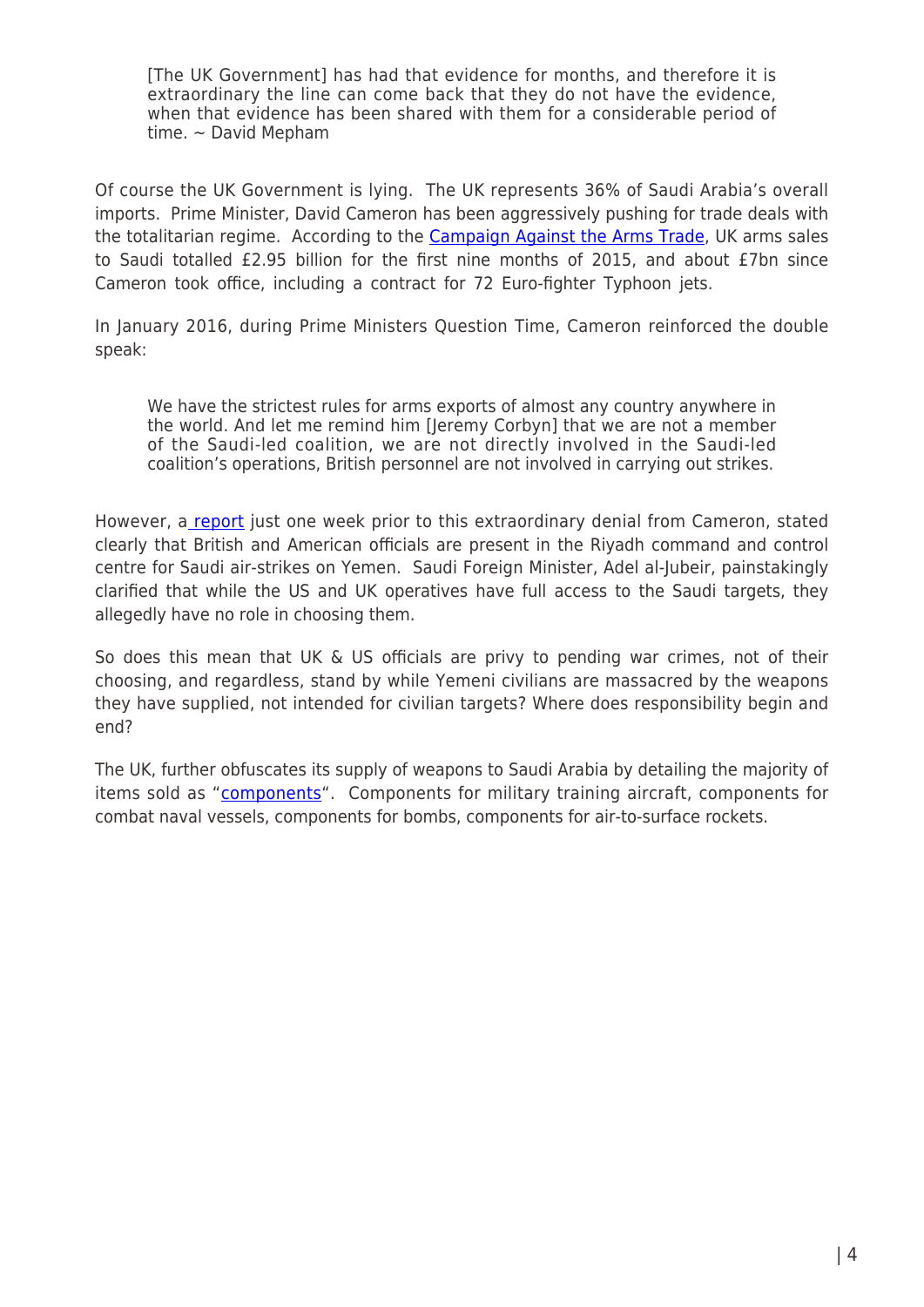

Not once, as an example, do they detail the [UK Manufactured PGM 500 Hakim Cruise](https://www.rt.com/news/323499-hrw-amnesty-saudi-yemen/) [Missiles](https://www.rt.com/news/323499-hrw-amnesty-saudi-yemen/) that were used to obliterate a Yemeni factory near Sanaa, September 23 2015. Remains of the missiles were identified at the site of the blast. One civilian was murdered in this strike and another essential civilian structure destroyed, but the UK steadfastly denies responsibility on all counts of accessory to war crimes.

Arms Embargoes and Economic Sanctions

During the UNHRC, 31st Session, Jan Fermon, Secretary General of **[IADL](http://www.iadllaw.org/)** [International Association of Democratic Lawyers], made a powerful argument calling for divestment from Saudi Arabia. He called for economic sanctions and arms embargoes. He condemned the decision to elect Saudi officials to the key panel on Human Rights, stating that this gave them the power to decide Human Rights standards globally, and would enable them to crush human rights activists under the UNHRC umbrella. He argued that the UNHRC has thus become a weapon in the hands of the Sauds to be turned against the very principles they should be protecting.

He described the despotic Saudi regime as one of the worst human rights violators, consistently violating all rights to peace and development in the region. Their system of "para judicial" killings to silence dissenters rendered them purveyors of terror and was " one step too far". He described initiatives under way in Belgium to facilitate the taking back of control by Muslim communities, infiltrated for years by Saudi Wahhabi agents.

[In February 2016](https://www.rt.com/news/333588-eu-parliament-saudi-embargo/), the EU adopted a non-binding resolution calling for an arms embargo against Saudi Arabia over Yemen.

The European Parliament's call for an arms embargo on Saudi Arabia is unprecedented and reflects growing frustration at the conduct of war in Yemen by the Saudi Air Force. Saudi Arabia is a top arms client of the UK and France, and there is evidence that these weapons have been used in gross violations of international law in Yemen, where thousands of civilians have been killed since the start of the war in March 2015,  $\sim$  Alyn Smith, Greens/EFA foreign affairs spokesperson.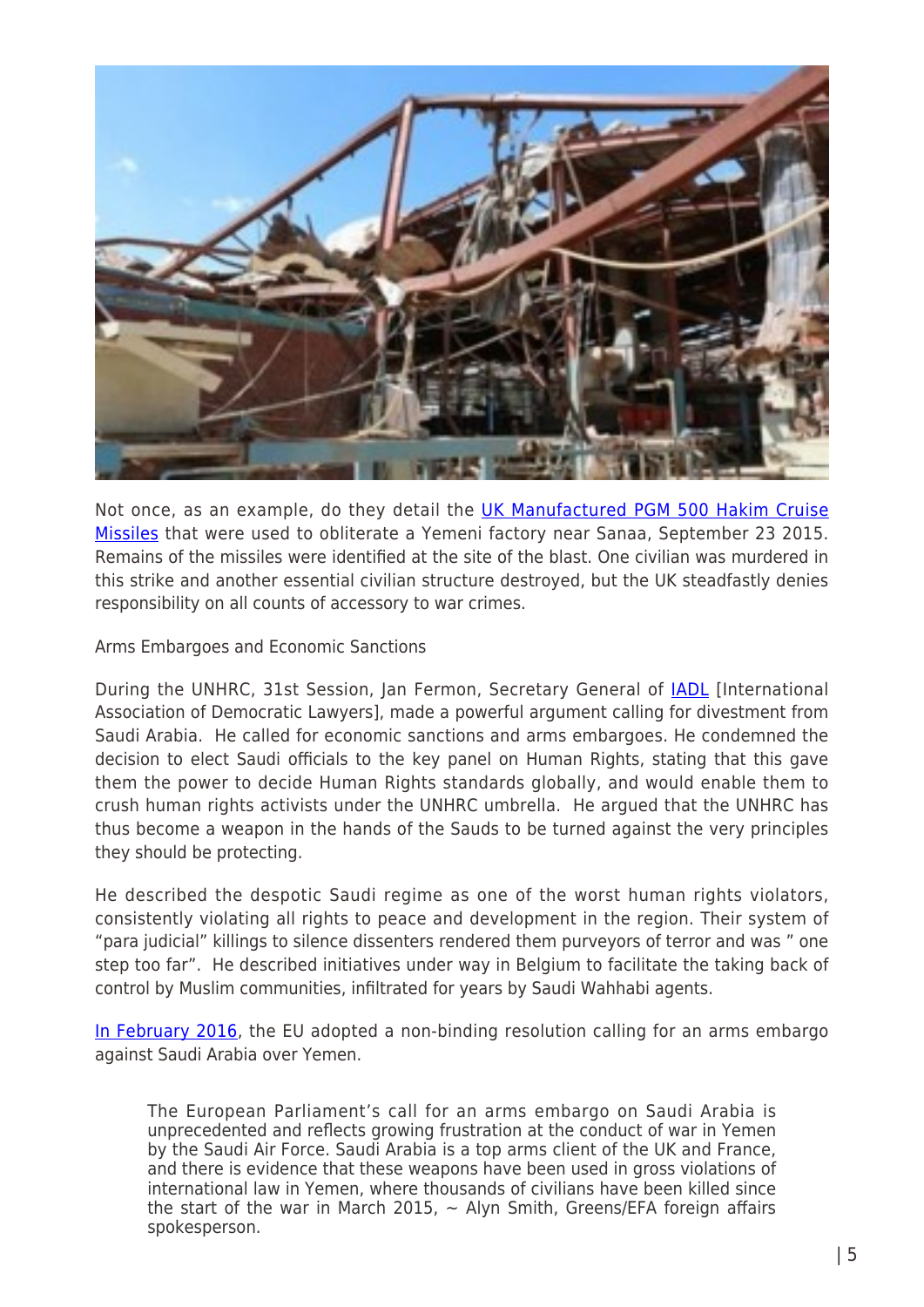For the US and UK however, it appears that the Military Industrial Complex profits far outweigh the value of human life in Yemen. While the flow of weapons and finance continues to flourish, they will turn a blind eye to the universal humanitarian suffering in Yemen. The over 8000 lives lost, of which more than 2000 are children, the tens of thousands injured and without proper medical care fade into insignificance when the billion dollar arms deal glistens in front of their eyes.

The largest absolute monarchy in the world, committing heinous acts of terror globally, is given precedence over diplomatic mediation and brokering of a peace deal, a peace deal that was on the verge of being finalised just as this illegal war of aggression was launched against the people of Yemen.

Jamal Bennomar, the former UN peace envoy to Yemen, stated very openly that the warring factions were actually reaching an agreement before the first bomb hit.

When this campaign started, one thing that was significant but went unnoticed is that the Yemenis were close to a deal that would institute power-sharing with all sides, including the Houthis,

As Jan Fermon stated categorically at the UNHRC this month.

"If we fail to take direct action against Saudi Arabia, nothing will change"

"Saudi Arabia is Committing Genocide in Yemen"

Last night in his [speech to the nation,](http://www.manartv.com.lb/english/adetails.php?fromval=1&cid=23&frid=23&eid=262634) Yemen's Ansarullah movement leader, Sayyed Abdul-Malik-al-Houthi said Saudi Arabia is committing genocide against the Yemeni people as it continues with its deadly aggression against the impoverished nation.

He accused the US & UK of assisting in the destruction of Yemen and the wiping out of an entire generation, including women and children that are deliberately targeted by the Saudi coalition. He implicated the UN, whom he said only draw up charters to serve oppressive and dictatorial regimes and whose silence over human rights abuses in Yemen has contributed to the suffering of the Yemeni people.

In my conversations with Ibrahim al Dalmy, Director of Al Masirah, Yemen TV, he told me

Yemen is wounded, severely wounded, but we will never succumb to the Saudi alliance brutality and oppression. We will resist, we will heal and we will rebuild without the help of the international community who think they can profit from the devastation they have sanctioned"

This point was reiterated by Diane Abbott in her article:

To fund the reconstruction of the civilian infrastructure in Yemen, largely destroyed by the Saudis with our weapons, the United Nations has asked international donors such as DFID for £1.8bn, which approximates to the profits the UK arms industry has made off Saudi's intervention in Yemen. We must escape the cycle of selling arms to dubious regimes to sow destruction and then using the taxes on those arms sales to finance an aid budget to clean up the mess. To stop this cycle the government needs to do nothing more than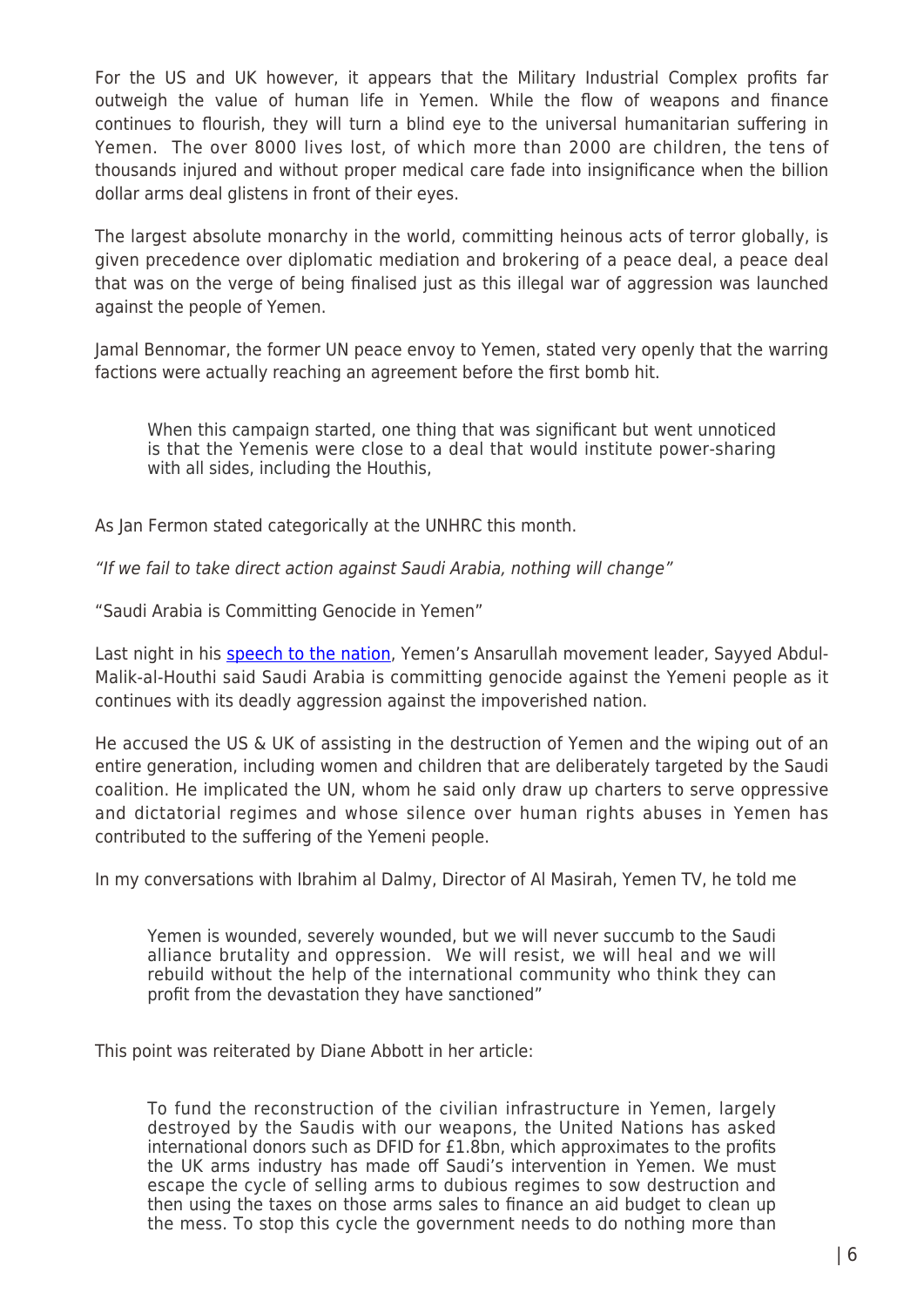obey the law.

US and UK lawlessness is the root cause of the bloodshed in Yemen. When national and international laws are blatantly broken by their own arbiters, the world descends into a quagmire of chaos in which only the innocent drown while the criminals benefit. War crimes and grave violations of Humanitarian law go unpunished because their perpetrators are the judge and jury. The insanity of this dystopian system is felt most keenly by the victims of this brutal abuse whose only weapon is their solidarity and resistance against the powers who would see them eliminated in their quest for economic and geopolitical supremacy.

Yemen is far from perfect but no country in this world is perfect. We did not wage this war, we did not provoke this war. For the first 40 days of the Saudi offensive, Yemen did not fire one bullet towards Saudi Arabia. It is rank hypocrisy from Saudi Arabia to label us the aggressor. It has always been the opposite. Saudi Arabia has always been sending its filthy elements into my country and attempting to spread its disgusting Wahabi ideology. Whether Zaydi or Shafi we will never adopt this distorted, twisted, ugly version of Islam.

I would go so far as to state that Yemen has potential to be a model for true democracy in the Middle East. There are 25 million people who call Yemen home. We simply ask to be left in Peace. Is that too much to ask?  $\sim$  [Yemen: A](http://dissidentvoice.org/2015/07/yemen-a-voice-in-the-wilderness/) [Voice in the Wilderness](http://dissidentvoice.org/2015/07/yemen-a-voice-in-the-wilderness/)

\*\*\*

Author Vanessa Beeley is a contributor to 21WIRE, and since 2011, she has spent most of her time in the Middle East reporting on events there - as a independent researcher, writer, photographer and peace activist. She is also a member of the Steering Committee of the Syria Solidarity Movement, and a volunteer with the Global Campaign to Return to Palestine. See more of her work at her blog [The Wall Will Fall](https://thewallwillfall.wordpress.com/).

La source originale de cet article est [21st Century Wire](http://21stcenturywire.com/2016/03/26/one-year-of-bloodshed-in-yemen-us-and-uk-are-accomplices-in-saudi-coalition-war-crimes/) Copyright © [Vanessa Beeley](https://www.mondialisation.ca/author/vanessa-beeley), [21st Century Wire](http://21stcenturywire.com/2016/03/26/one-year-of-bloodshed-in-yemen-us-and-uk-are-accomplices-in-saudi-coalition-war-crimes/), 2016

## Articles Par : [Vanessa Beeley](https://www.mondialisation.ca/author/vanessa-beeley)

**Avis de non-responsabilité** : Les opinions exprimées dans cet article n'engagent que le ou les auteurs. Le Centre de recherche sur la mondialisation se dégage de toute responsabilité concernant le contenu de cet article et ne sera pas tenu responsable pour des erreurs ou informations incorrectes ou inexactes.

Le Centre de recherche sur la mondialisation (CRM) accorde la permission de reproduire la version intégrale ou des extraits d'articles du site **Mondialisation.ca** sur des sites de médias alternatifs. La source de l'article, l'adresse url ainsi qu'un hyperlien vers l'article original du CRM doivent être indiqués. Une note de droit d'auteur (copyright) doit également être indiquée.

Pour publier des articles de **[Mondialisation.ca](https://mondialisation.ca)** en format papier ou autre, y compris les sites Internet commerciaux, contactez: [media@globalresearch.ca](mailto:media@globalresearch.ca)

[Mondialisation.ca](https://mondialisation.ca) contient du matériel protégé par le droit d'auteur, dont le détenteur n'a pas toujours autorisé l'utilisation. Nous mettons ce matériel à la disposition de nos lecteurs en vertu du principe "d'utilisation équitable", dans le but d'améliorer la compréhension des enjeux politiques, économiques et sociaux. Tout le matériel mis en ligne sur ce site est à but non lucratif. Il est mis à la disposition de tous ceux qui s'y intéressent dans le but de faire de la recherche ainsi qu'à des fins éducatives. Si